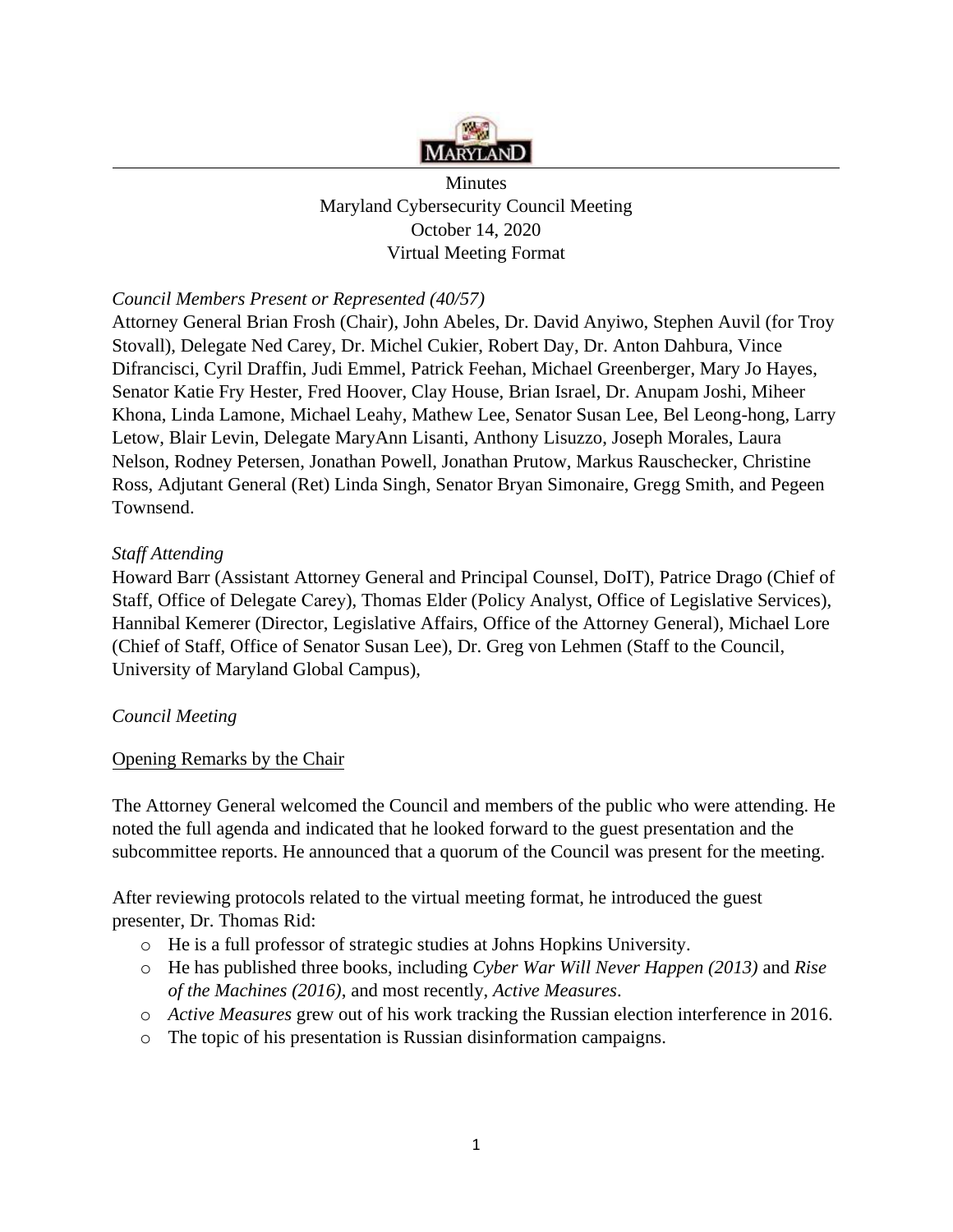Dr. Rid for the Council and gave the 'floor' to Professor Rid. The Attorney General observed that the topic of disinformation campaigns is part of cybersecurity writ large. Such campaigns leverage the cyber domain to 'hack' American public discourse and its social and political order. He thanked Dr. Anton Dahbura for reaching out to

Professor Rid's presentation provided a history of Russian disinformation, placed Russian campaigns in the current cultural context, and then used the just-breaking Hunter Biden story in the New York Post to apply the tools of disinformation analysis. His analysis suggested that skepticism about the story's foundation was warranted.

- In response to questions from the Council, Professor Rid made several other comments:
- AI plays an important role in spotting potential disinformation campaigns
- The most respected media make very responsible efforts to identify disinformation before reporting it. This is more difficult for smaller outlets with smaller staffs.
- The Chinese disinformation toolbox is nimbler and more sophisticated than the Russian
- There is no equivalence between America, Russia, and China. The CIA was very skilled at foreign disinformation in the 1950's. However, since that time the American government has deliberately backed away from that capability. This retreat correlates with good intelligence oversight and the emergence of civil rights. A developed disinformation operations capability is at odds with democracy.

### Council Business Meeting

*Approval of minutes*. The Attorney General called for the minutes of the 10 June 2020 meeting, asking if there were any changes. On motions duly made and seconded, the minutes were approved without objection.

 McCreedy, the former director of aerospace and cybersecurity at the Department. He thanked Heather Gramm who had been representing the Department while the search for Dr. McCreedy's *Updates.* The Attorney General welcomed Vince Difrancisci to the Council. He announced that Mr. Difrancisci fills the Maryland Department of Commerce seat that had been held by Dr. Ken replacement was underway.

 efforts to advance the request for a Fellow. The Attorney General also welcomed Ms. Laura Corcoran, the NSA Fellow who will be joining the AG's office for a year to support the Council's work, particularly in the area of critical infrastructure. He expressed his appreciation to Judi Emmel, the associate director for state, local, tribal, and territorial relations at the NSA, and the NSA's liaison to the Council, for her

#### *Subcommittee Chair Reports*

*Subcommittee on Law, Policy and Legislation*. Speaking for both herself and her co-chair, Blair Levin, Senator Lee noted that the subcommittee had met the previous week to discuss the 2021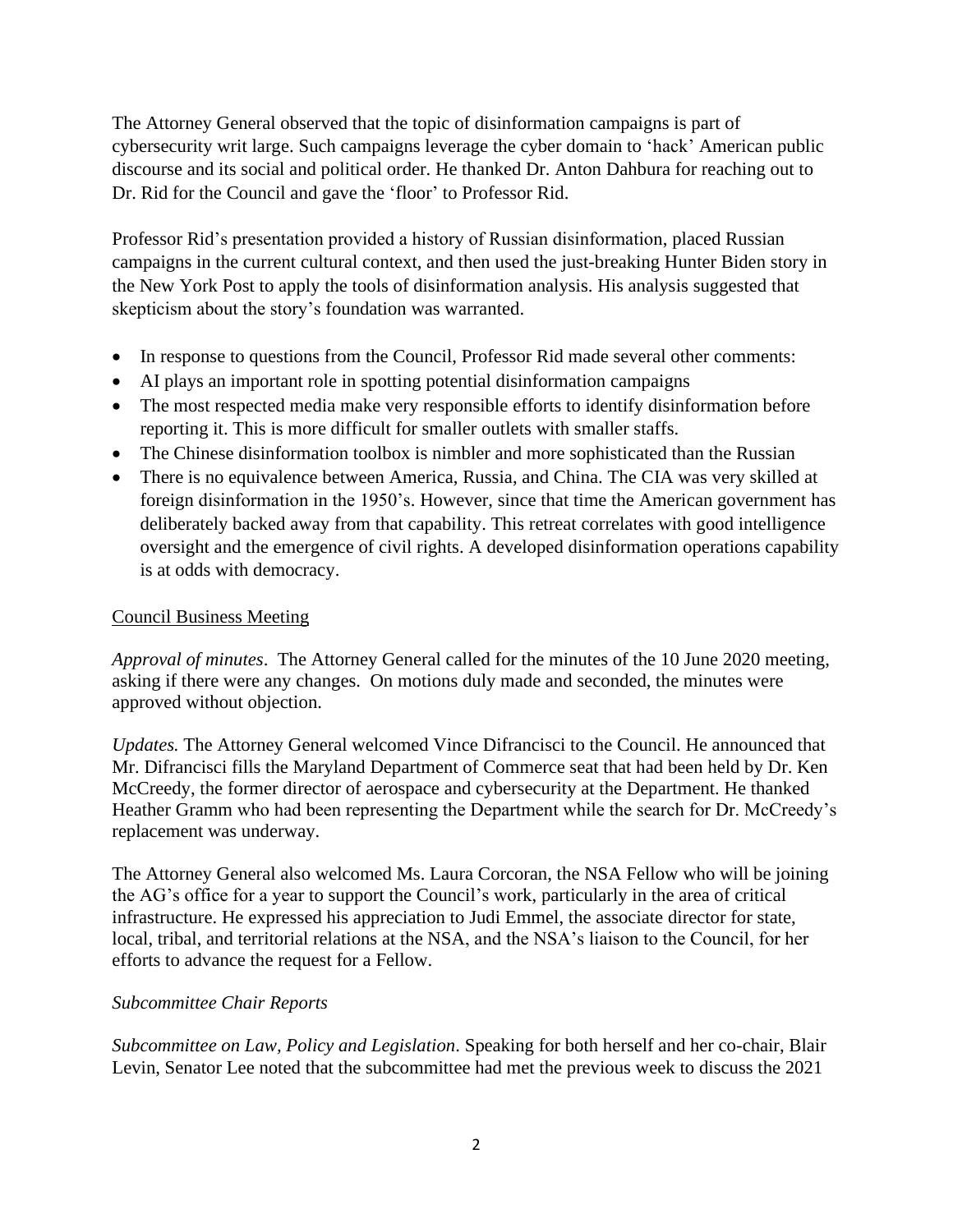from the last session: session. Consistent with that meeting, she would be re-introducing cybersecurity-related bills

- SB 120/HB 135 (State Government Department of Information Technology Cybersecurity)
- SB 201/HB 237 (Commercial Law Personal Information Protection Act Revisions)
- SB 443/HB 888 (Consumer Protection Security Features for Connected Devices)
- SB 30/HB 215 (Criminal Law Crimes Involving Computers Ransomware)
- SB 957/HB 784 (Maryland Online Consumer Protection Act)

 legislative calendar a number of these the bills would do well 2021. Senator Lee observed that several of these bills had been well received—SB 120/HB 135 passed the House, for example—but that the truncated session prevented any of the bills from being enacted. She recognized the progress that had been made in discussions with stakeholders in the last session, expressing her appreciation for their input, and is optimistic that with a full

*Subcommittee on Incident Response*. Secretary Leahy reported that is subcommittee would be meeting soon. He indicated that Mr. Chip Stewart was doing an outstanding job as State CISO and that DoIT was in the process of adding some updates to the State security manual. He noted that there had been incidents involving ransomware at the county government level. He concluded by stating that he shared Senator Lee's and Delegate Carey's passion in moving forward on legislation protective of privacy.

*Subcommittee on Critical Infrastructure*. Markus Raushecker joined the Attorney General in welcoming Laura Corcoran to the Council. He noted how much he and the subcommittee looked forward in working with her. Regarding updates, he stated that the subcommittee's planned outreach to the utility sector had been delayed because of COVID but that work in building the repository of resources available on the Council's website had continued. Identifying and culling new resources and existing entries that should be removed is done by CHHS interns.

 subcommittee (SB 1036) had some success in the short session, passing the Senate. This bill *Subcommittee on Education and Workforce Development*. Senator Hester observed that the Council's work is terrifically important and that last session one of the bills informed by the would establish an office within MEMA to support cyber readiness and response capabilities, including by counties.

Senator Hester noted that the subcommittee had met in July and was focused both on understanding what workforce development efforts were underway, what existing efforts would benefit from more support, and what new initiatives might look like. Referencing existing efforts, she mentioned the K12 cybersecurity curriculum framework developed by the National Cryptologic Museum Foundation, the NICE initiative, the Greater Washington Partnership Capital CoLab, MSDE's Career and Technical Education IT tracks, Pathways in Technology Early College Readiness (PTECH), and the State apprenticeship programs.

Regarding new efforts, she emphasized the need for public/private partnerships. She indicated that the subcommittee was exploring the Talent Pipeline Management model (TPM) at the US Chamber of Commerce. She stated that her subcommittee and the Cybersecurity Association of